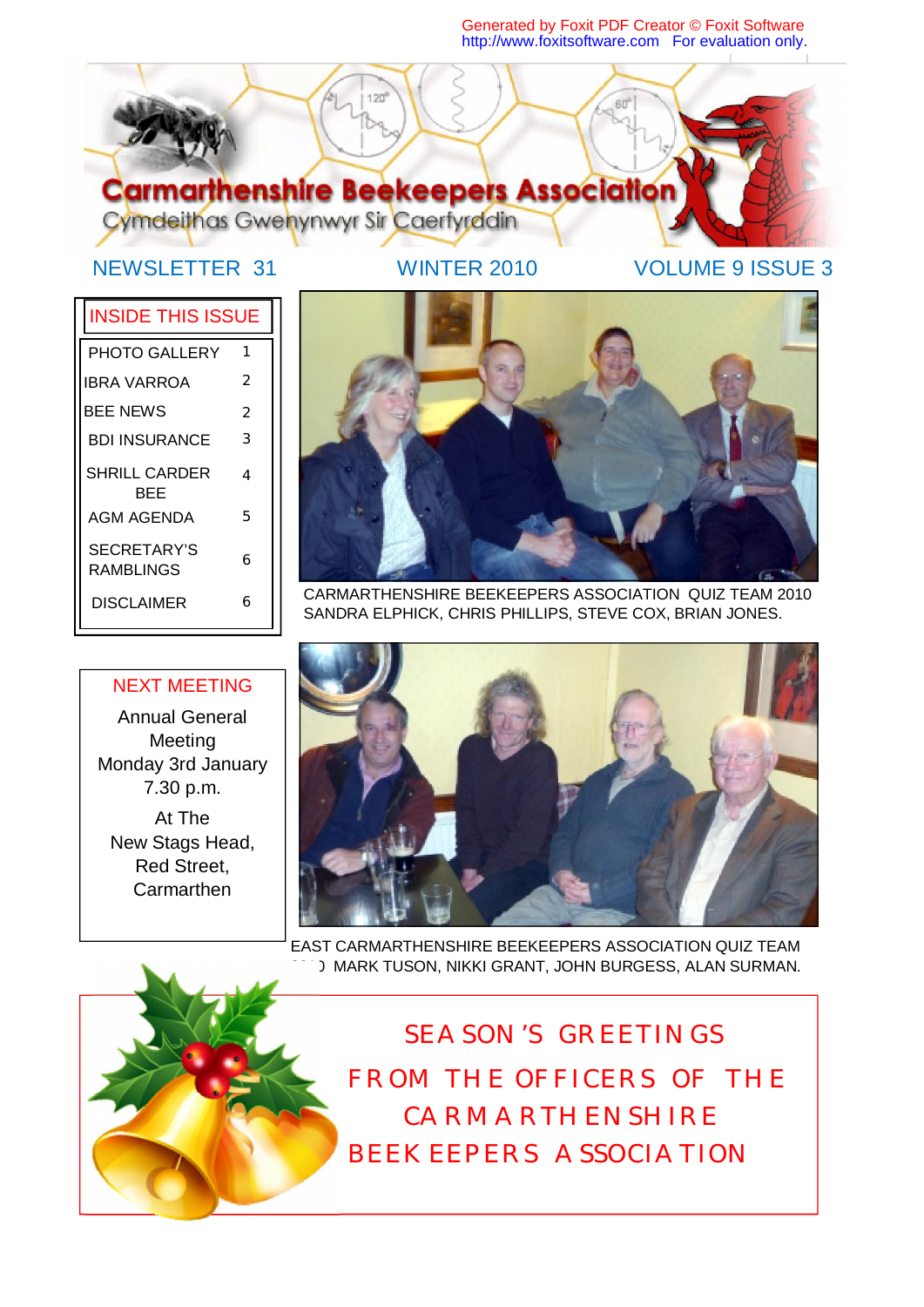CBKA NEWSLETTER VOLUME 9 ISSUE 3

#### **IBRA CONFERENCE**

**Varroa - still a problem in the 21st century? 29th January 2011 - Universtiy of Worcester Time - 10.00 - 16.30 REGISTRATION CLOSES AT 23:59 GMT 14th JANUARY 2011 IBRA Members £20.00 NonIBRA Members £25.00**  In recent years, the world's headlines have been full of accounts of mass deaths of honey bee colonies, and in the USA, where almond pollination is a multi billion dollar industry, the term Colony Collapse Disorder has been coined. Many possible explanations for these colony losses have been suggested. Some such as mobile phones and genetically modified crops have been swiftly dismissed by scientists, but pests and diseases, and potential interactions with pesticides and loss of bee forage, have received more serious attention. Much research is being carried out worldwide, including through the international COLOSS Network, and scientific consensus suggests that there is no single cause, and different interacting factors may be occurring in different regions. It is inescapable, however, that the parasitic mite *Varroa destructor*, is present in all regions where recent colony losses have occurred, and the mite is known to interact with other pests and diseases, principally viruses.

Varroa is, however, not a new problem. It was first identified as a serious pest more than half a century ago, and chemical and other control methods have been available for decades. Why therefore is it still a problem? This major conference will bring together international authorities, who will outline our current knowledge about the biology of the mite and its interaction with other diseases, discuss the problems of chemical resistance, and suggest control methods, whether chemical, biological, biotechnical or by bee breeding, and suggest practical solutions for the practical beekeeper to enable us to live with the mite in the  $21<sup>st</sup>$  century.

**Preliminary programme of topics and speakers.**

**Varroa Biology** — Dr Stephen Martin - Universtiy of Sheffield

**Varroa and viruses —** Dr Joachim de Miranda (Queens University Belfast / Swedish University of Agricultural Sciences, Uppsala.

**Chemical control of Varroa** — Dr Max Watkins (Vita Europe)

**Biological control of Varroa —** Dr David Chandler, (Warwick H R I ), Dr Judy Pell (Rothamstead Research)

**Breeding honey bees for Varroa tolerance** — Norman Carreck (University of Sussex / IBBRA)

**Varroa - the way forward** - Dr Jochen Plugfelder (Agroscope, Switzerland).

For further information Email: mail@ibra.org.uk Tel: (0)29 2037 2409 (0)29 2037 2409

#### **Flintshire beekeeper dies after she was stung at hive**

#### BBC - November 17, 2010 (From Devon Beekeepers)

A 47-year-old beekeeper died after she was stung while tending a hive, an inquest has been told. Alison Piercy, from Hawarden, Flintshire, kept bees in her spare time with her nephew Max Howe, 12. She died after being stung below the eye while checking a hive in Connah's Quay, Flintshire. The Flint inquest heard she had been stung before, but this could have been a different type of bee. The coroner recorded a verdict of accidental death.

#### **British Beekeepers' Association to stop endorsing bee-killing pesticides**

By Alison Benjamin

## Guardian - November 16, 2010 (From Devon Beekeepers)

The BBKA is to end its commercial relationship with a pesticide manufacturer whose products killed bees. The British Beekeepers' Association has today announced plans to end its controversial practice of endorsing pesticides in return for cash from leading chemical manufacturers. The endorsement of four products as "bee-friendly" in return for £17,500 a year caused outrage among many beekeepers because one of the companies, Bayer Crop Science, makes pesticides that are widely implicated in the deaths of honeybees worldwide. But the BBKA denies that it has bowed to pressure from members who have been increasingly critical of the its stance. Bayer's clothianidin was identified as causing the death of two-thirds of honeybees in southern Germany in 2008. In a statement sent out today to the secretaries of local beekeeping associations across the UK, the BBKA's president, Martin Smith, said: "Following discussion with the companies involved, the BBKA trustees have decided that endorsement and related product-specific payments will cease as soon as practically possible."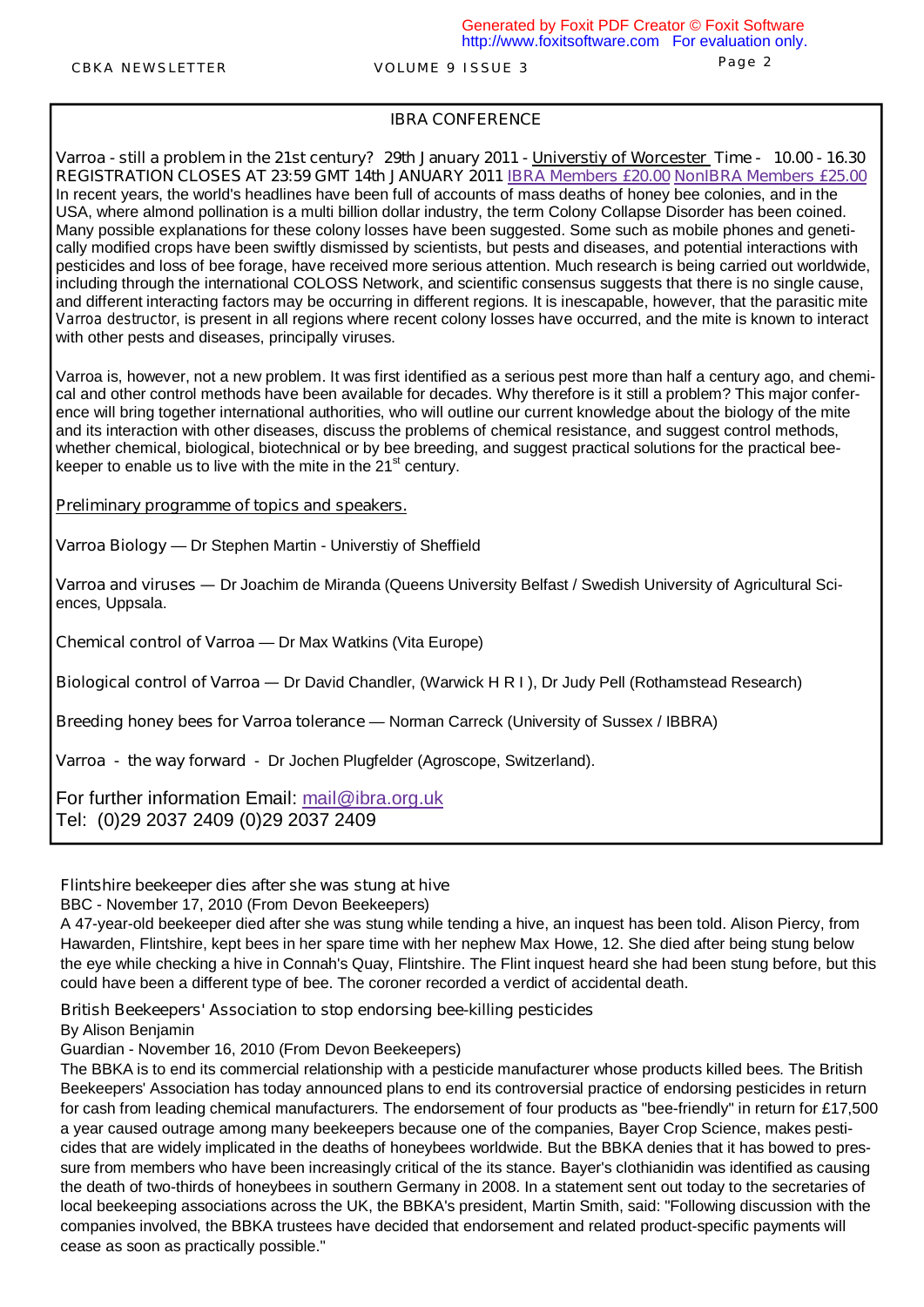Generated by Foxit PDF Creator © Foxit Software http://www.foxitsoftware.com For evaluation only.

CBKA NEWSLETTER<br>
VOLUME 9 ISSUE 3 Page 3

### BEE DISEASE INSURANCE

This information was not included with the renewal forms for membership to Carmarthenshire Beekeepers Association for 2011 If you have more than three colonies and wish to insure them for Bee Disease Insurance calculate the extra premium on the chart and add to your application form. To be received as soon as possible in the New Year. Many Thanks. Editor.

BDI is an independent company run by beekeepers for beekeepers in England & Wales. BDI is an insurance policy that gives you payment should your bees need to be destroyed due to severe disease specifically European Foulbrood or American Foulbrood It has a sliding scale of charges dependant on the maximum number of colonies that you run in the season.

It is not normal for hobby beekeepers to deal directly with the BDI company and your local association secretary can advise you on how to proceed. Most associations provide this service and with some it is compulsory to be in BDI to be in the local association, others in lower risk areas may not provide this service at all.

Should you ever expand to over 40 colonies of bees then you qualify to join the Bee Farmers Association. The Bee Farmers Association is affiliated to the NFU (National Farmers Union) and exists to: To further the interests of Bee Farmers in the United Kingdom. To promote the maximum national use of the honey bee for the pollination of crops and production of honey. To maintain high standards in the production, packing and selling of honey in the United Kingdom.

# *BDI EXTRA COLONIES CALCULATION CHART 2011 (YOUR FIRST THREE COLONIES ARE INCLUDED IN YOUR SUBSCRIPTIONS)*

| Additional<br>colonies | <b>BDI</b><br>premium | Additional<br>colonies | <b>BDI</b><br>premium | Additional<br>colonies | <b>BDI</b><br>premium | Additional<br>colonies | <b>BDI</b><br>premium |
|------------------------|-----------------------|------------------------|-----------------------|------------------------|-----------------------|------------------------|-----------------------|
| 1                      | £2.00                 | $\overline{12}$        | £7.75                 | 23                     | £11.60                | 34                     | £17.10                |
| $\overline{2}$         | £2.00                 | $\overline{13}$        | £9.50                 | 24                     | £12.10                | $\overline{35}$        | £17.60                |
| 3                      | £5.25                 | 14                     | £9.50                 | $\overline{25}$        | £12.60                | 36                     | £18.10                |
| 4                      | £5.25                 | $\overline{15}$        | £9.50                 | $\overline{26}$        | £13.10                | $\overline{37}$        | £18.60                |
| $5\overline{)}$        | £5.25                 | $\overline{16}$        | £9.50                 | 27                     | £13.60                | $\overline{38}$        | £19.10                |
| 6                      | £5.25                 | 17                     | £9.50                 | 28                     | £14.10                | 39                     | £19.60                |
| 7                      | £5.25                 | 18                     | £11.10                | 29                     | £14.60                | $40 +$                 | Scheme B              |
| 8                      | £7.75                 | 19                     | £11.10                | 30                     | £15.10                |                        |                       |
| 9                      | £7.75                 | 20                     | £11.10                | 31                     | £15.60                |                        |                       |
| 10                     | £7.75                 | $\overline{21}$        | £11.10                | 32                     | £16.10                |                        |                       |
| 11                     | £7.75                 | 22                     | £11.10                | 33                     | £16.60                |                        |                       |

 UNDER INSURANCE OF YOUR COLONIES MAY LEAD TO NON-PAYMENT IF A CLAIM ARISES. PREMIUMS MUST REACH BDI BEFORE 31<sup>ST</sup> MARCH OR THERE IS A FORTY DAY WAITING PERIOD BEFORE CLAIMS ARE VALID THEREFORE PLEASE SEND YOUR SUBS AND BDI FEES AS SOON AS POSSIBLE PLEASE.

IF YOU HAVE MORE THAN 39 COLONIES BDI OPERATE SCHEME "B" APPLY FOR DETAILS.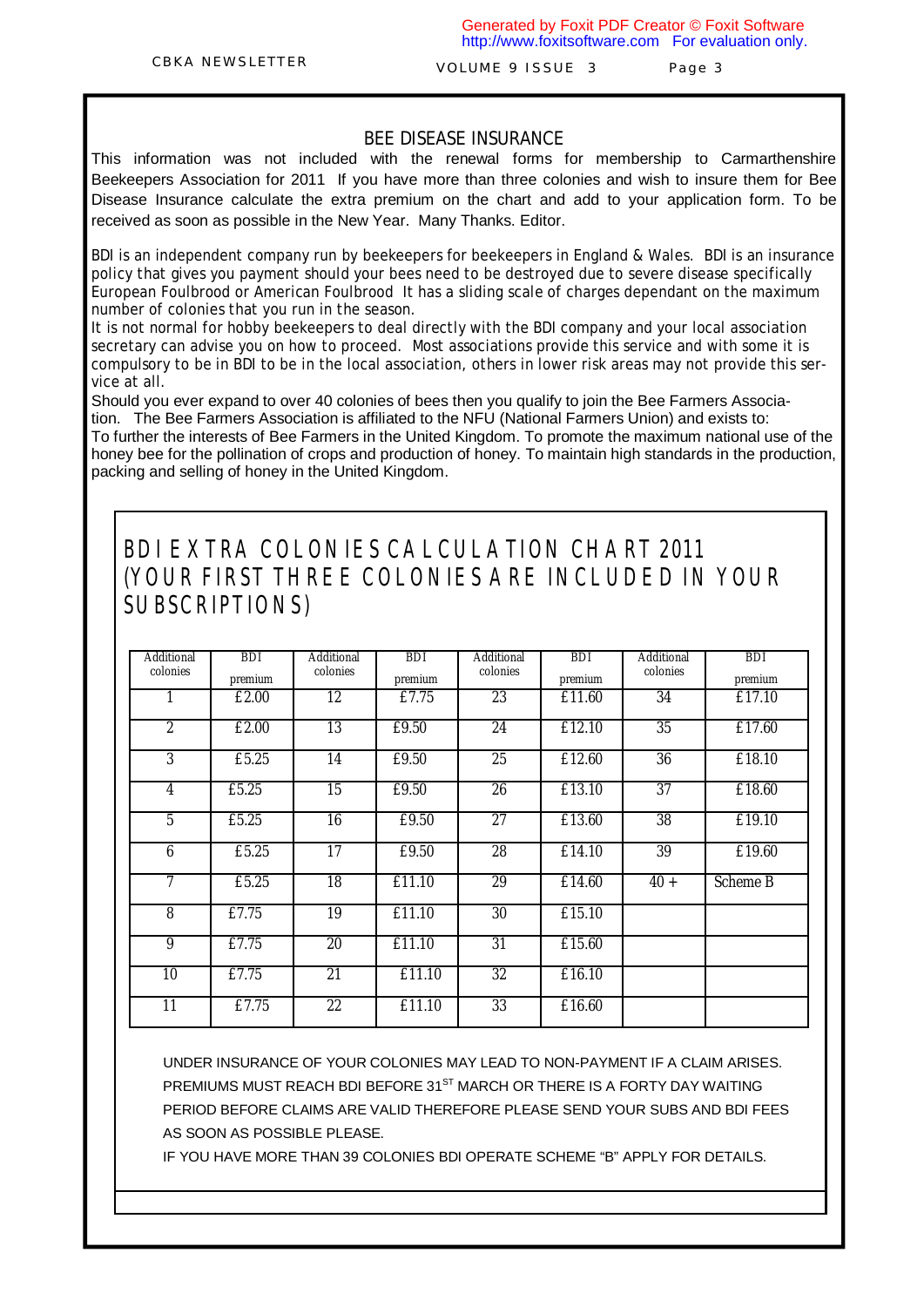**From BBC News 29 November 2010 Bumblebees protected on new Pembrokeshire path** 



The shrill carder bee is one of the rarest UK bee species

A path that runs near a Ministry of Defence (MoD) firing range in Pembrokeshire is being opened with the conservation of bumblebees a priority.

As well as improving the habitat for the rare shrill carder bees the project also plugs what has previously been a gap in the county's coastal path.

The site near Castlemartin is one of just six in the UK where the species can be found.

Changes will be made to the management of the land so it is more bee friendly.

The firing range covers around 6,000 acres of relatively untouched coastal grassland.

Local ranger Lynne Houlston: "Castlemartin range is an extremely busy live firing range so when the troops are training the coast path is actually closed to the public.

"This new trail will provide a 10K (6.2 mile) trail with the majority off road and it's not just for walkers, it's for horse riders and for cyclists as well."

The Castlemartin Range Trail has been funded by the Welsh Assembly Partnership, working in partnership with Countryside Council for Wales (CCW), the Pembrokeshire Coast National Park Authority (PCNPA) and Defence Estates (DE).

Earlier this year the Bumblebee Conservation Trust won £25,000 in an internet vote to improve the habitat for bumblebees on the land surrounding the path.

Ms Houlston said the way the land was managed was being changed to encourage wild flowers that are so important to the bees.

"Hopefully in the summer there will be increased bees and hopefully a flush of flowers. "We have been working with the MoD to identify land close to the path that could be managed in a more sensitive way to help improve the habitat for the bumblebees.

"It's taken three years to get to this and it's really stunning. We can't wait."

The path was opened by Wales' Environment Minister Jane Davidson. She said it brought the assembly government a step closer to achieving its goal of creating a coastal path that spans the entire Welsh coast by 2012.

"The Castlemartin Range Trail allows us to balance the pressing need for military training with the desire of walkers, cyclists, horse riders and others to enjoy this area of spectacular beauty," she said.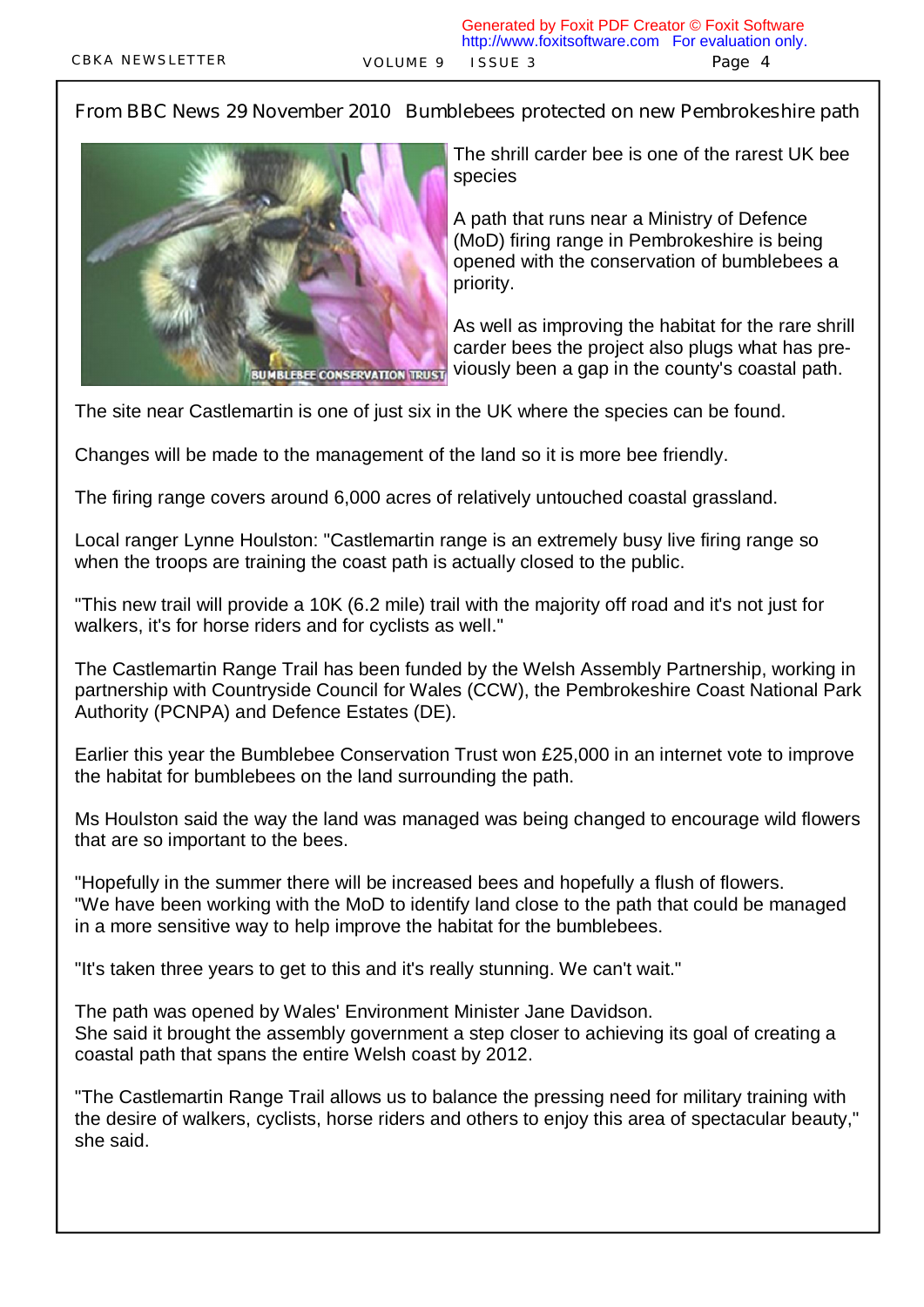# **ANNUAL GENERAL MEETING 2011 TO BE HELD AT THE NEW STAGS HEAD, CARMARTHEN. 7.30 P.M. MONDAY 3RD JANUARY**  *AGENDA Bring this along to the AGM*  1. CHAIRMANS WELCOME 2. APOLOGIES FOR ABSENCE 3. PRESIDENTS OPENING REMARKS 4. MINUTES OF 2009 AGM 5. APROVAL OF 2009 MINUTES Proposed………………………….…..Seconded……………………………. 6. MATTERS ARISING…………………………………………………………………………………………………………. 7. REPORTS: CHAIRMAN (Andrew Bowering) TREASURER ACOUNTS (William Bradley) APPROVAL OF ACCOUNTS Proposed……………. ……………….Seconded…………………………... SECRETARY (Brian Jones) 8. ELECTION OF OFFICERS PRESIDENT…………….,……………………….Proposed…………………….Seconded………………… VICE PRESIDENT……………………………….Proposed…………………... Seconded………………… CHAIRMAN ………………………………………Proposed…………………… Seconded………………... VICE CHAIRMAN………………………………..Proposed…………………….Seconded………………... TREASURER…………………………... ……….Proposed……………...........Seconded………………… SECRETARY…………………………... ……….Proposed…………………….Seconded………………... ASSISTANT SECRETARY……………………..Proposed…………………….Seconded………………... LIBRARIAN……………………………………….Proposed……………. ……...Seconded……………….. W B K A REPRESENTATIVE………………………………Proposed……………………Seconded………………… SWARM CO-ORDINATOR…………………………………Proposed…………………….Seconded……………….. 9. PROGRAMME FOR 2010 DISCUSSION and SUGGESTIONS……………………………………………………….. ……………………………………………………………………………………………………………………………………. ……………………………………………………………………………………………………………………………………. ……………………………………………………………………………………………………………………………………. 10. ANY OTHER BUSINESS …………………………………………………………………………………………………. ………………………………..…………………………………………………………………………………………………..

If there are nominations for any of the positions of the officers please make sure they arrive a week prior to the AGM to the secretary. Brian Jones Cwmburry Honey Farm, Ferryside, Carmarthenshire. SA17 5TW Tel:01267267318 email: beegeejay2003@yahoo.co.uk.

#### **Save Europe's bees**

EU Commerz - November 8, 2010 (From Devon Beekeepers)

Bee mortality is rising while the number of beekeepers in Europe is declining, all of which could have a serious impact on food production since most plants and crops are pollinated by bees.

The EP Agriculture Committee therefore wants the EU to step up support to the beekeeping industry when the common agricultural policy is next revamped. With 76% of food production and 84% of plant species dependent on pollination by bees, the committee approved a draft resolution on Wednesday calling on the Commission to increase aid to the beekeeping sector in the common agricultural policy (CAP) after 2013, by reviewing legislation and increasing financial